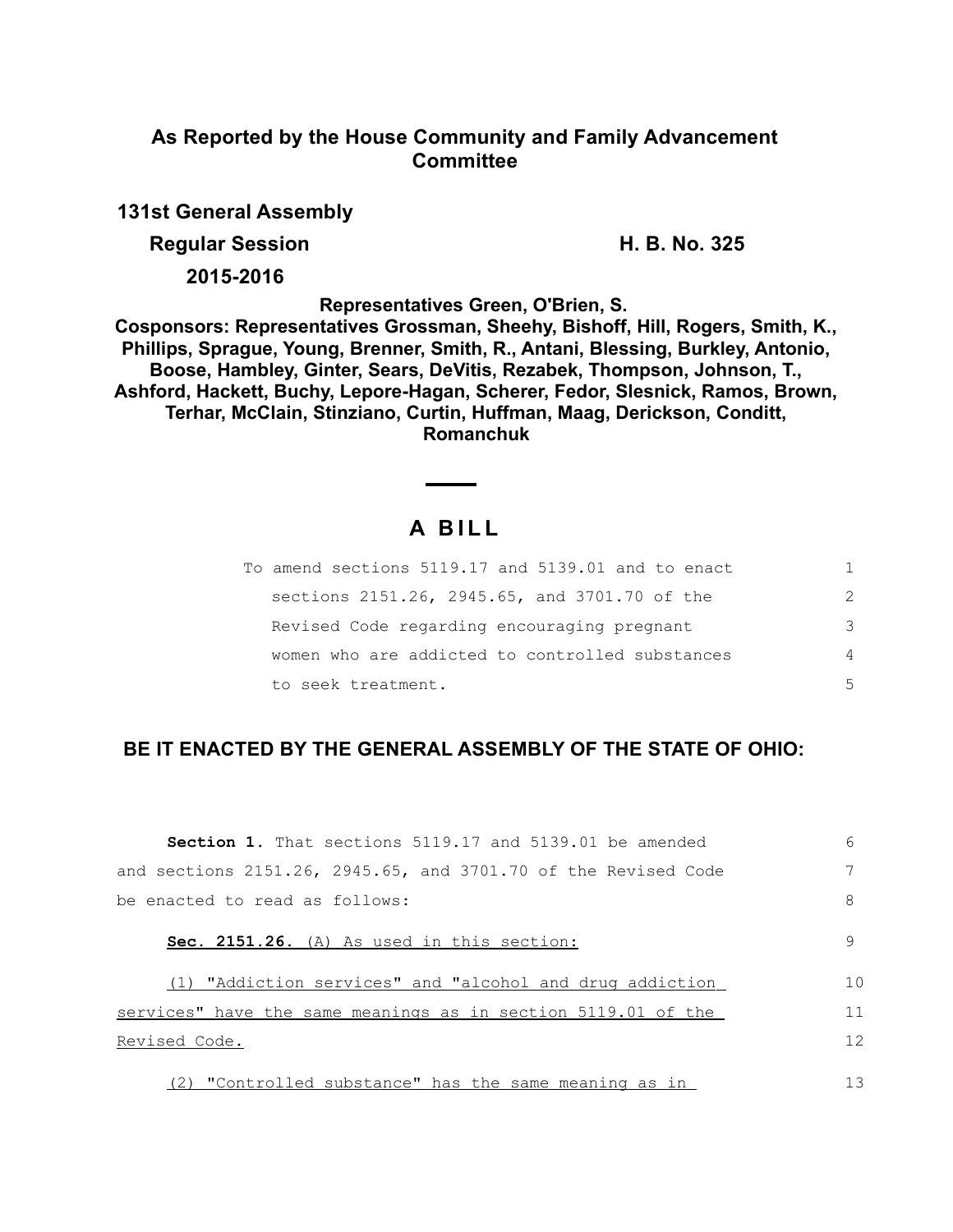| section 3719.01 of the Revised Code.                             | 14 |
|------------------------------------------------------------------|----|
| (3) "Newborn" means a child who is less than thirty days         | 15 |
| <u>old.</u>                                                      | 16 |
| (B) A public children services agency shall not file a           | 17 |
| complaint pursuant to section 2151.27 of the Revised Code        | 18 |
| regarding a newborn solely because the newborn's mother used a   | 19 |
| controlled substance while pregnant if the mother did all of the | 20 |
| following:                                                       | 21 |
| (1) Before the end of the twentieth week of pregnancy,           | 22 |
| enrolled in a drug treatment program provided by a provider of   | 23 |
| addiction services or alcohol and drug addiction services;       | 24 |
| (2) Successfully completed the program or is in the              | 25 |
| process of completing the program and is in compliance with the  | 26 |
| program's terms and conditions as determined by the program;     | 27 |
| (3) Maintained her regularly scheduled appointments and          | 28 |
| prenatal care recommended by her health care provider for the    | 29 |
| remaining duration of her pregnancy.                             | 30 |
| (C) If a pregnant woman enrolled in a drug treatment             | 31 |
| program after the end of the twentieth week of pregnancy, the    | 32 |
| court, in its discretion, may do either of the following in lieu | 33 |
| of considering a complaint filed pursuant to section 2151.27 of  | 34 |
| the Revised Code based solely on the newborn's mother's use of a | 35 |
| controlled substance while pregnant:                             | 36 |
| (1) Hold the complaint in abeyance if the court finds that       | 37 |
| the woman is in the process of completing the program and        | 38 |
| maintained her regularly scheduled appointments and prenatal     | 39 |
| care recommended by her health care provider for the remaining   | 40 |
| duration of her pregnancy;                                       | 41 |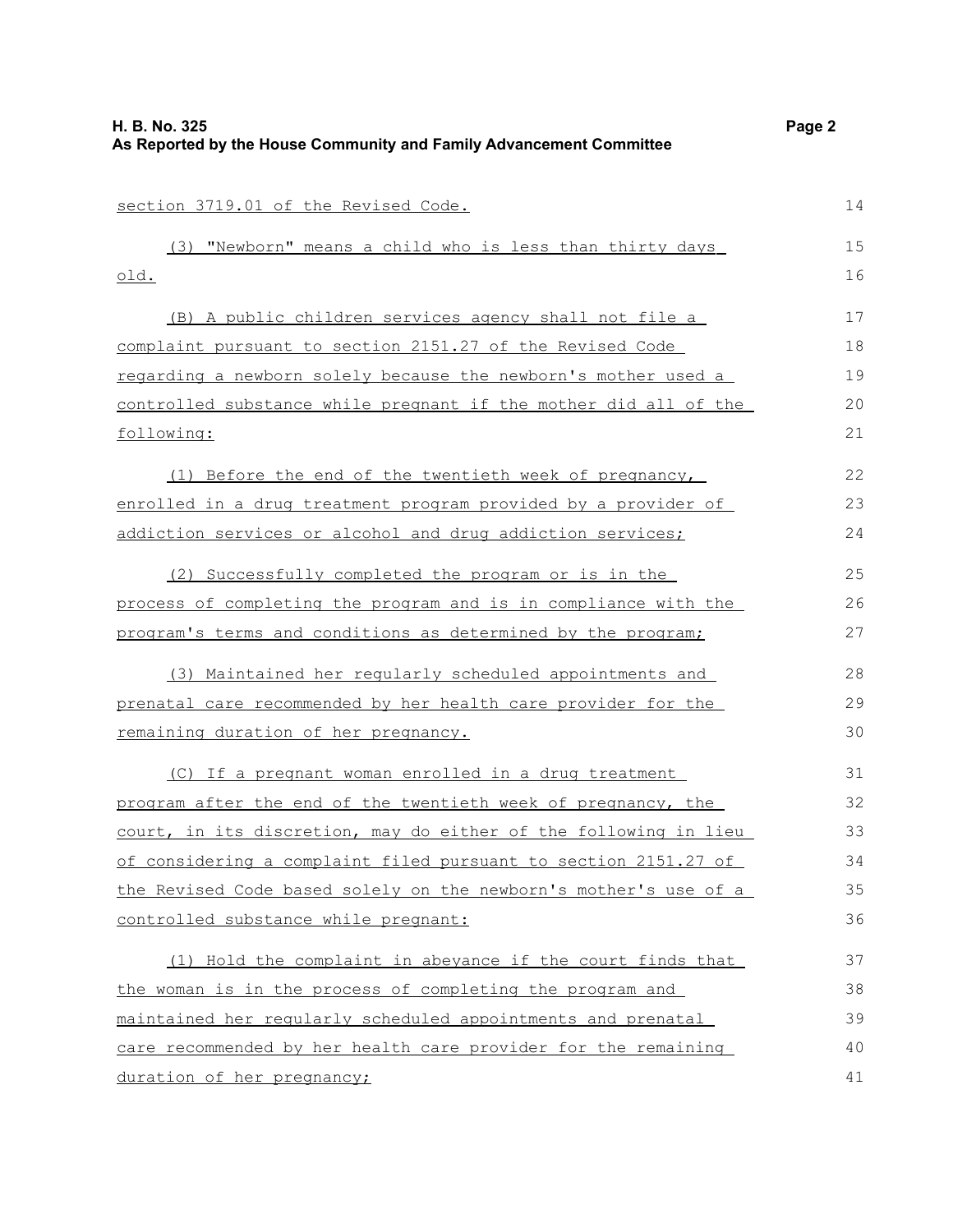(2) Dismiss the complaint if the court finds that the woman successfully completed the program and maintained her regularly scheduled appointments and prenatal care recommended by her health care provider for the remaining duration of her pregnancy. (D) This section does not prevent a public children services agency from filing a complaint pursuant to section 2151.27 of the Revised Code if the public children services agency determines that the newborn's mother, or any other adult caring for the newborn, is unable to provide adequate parental care. **Sec. 2945.65.** Evidence of the use of a controlled substance obtained as part of a screening or test performed to determine pregnancy or provide prenatal care is not admissible in a criminal proceeding against the woman who was screened or tested. This section does not prohibit criminal prosecution based on evidence obtained through methods other than the screening or testing described in this section. **Sec. 3701.70.** (A) As used in this section: (1) " Addiction services" and "alcohol and drug addiction services" have the same meanings as in section 5119.01 of the Revised Code. (2) "Controlled substance" has the same meaning as in section 3719.01 of the Revised Code. (B) Any of the following health care professionals who attends a pregnant woman for conditions relating to pregnancy before the end of the twentieth week of pregnancy and who has reason to believe that the woman is using or has used a controlled substance in a manner that may place the woman's 42 43 44 45 46 47 48 49 50 51 52 53 54 55 56 57 58 59 60 61 62 63 64 65 66 67 68 69 70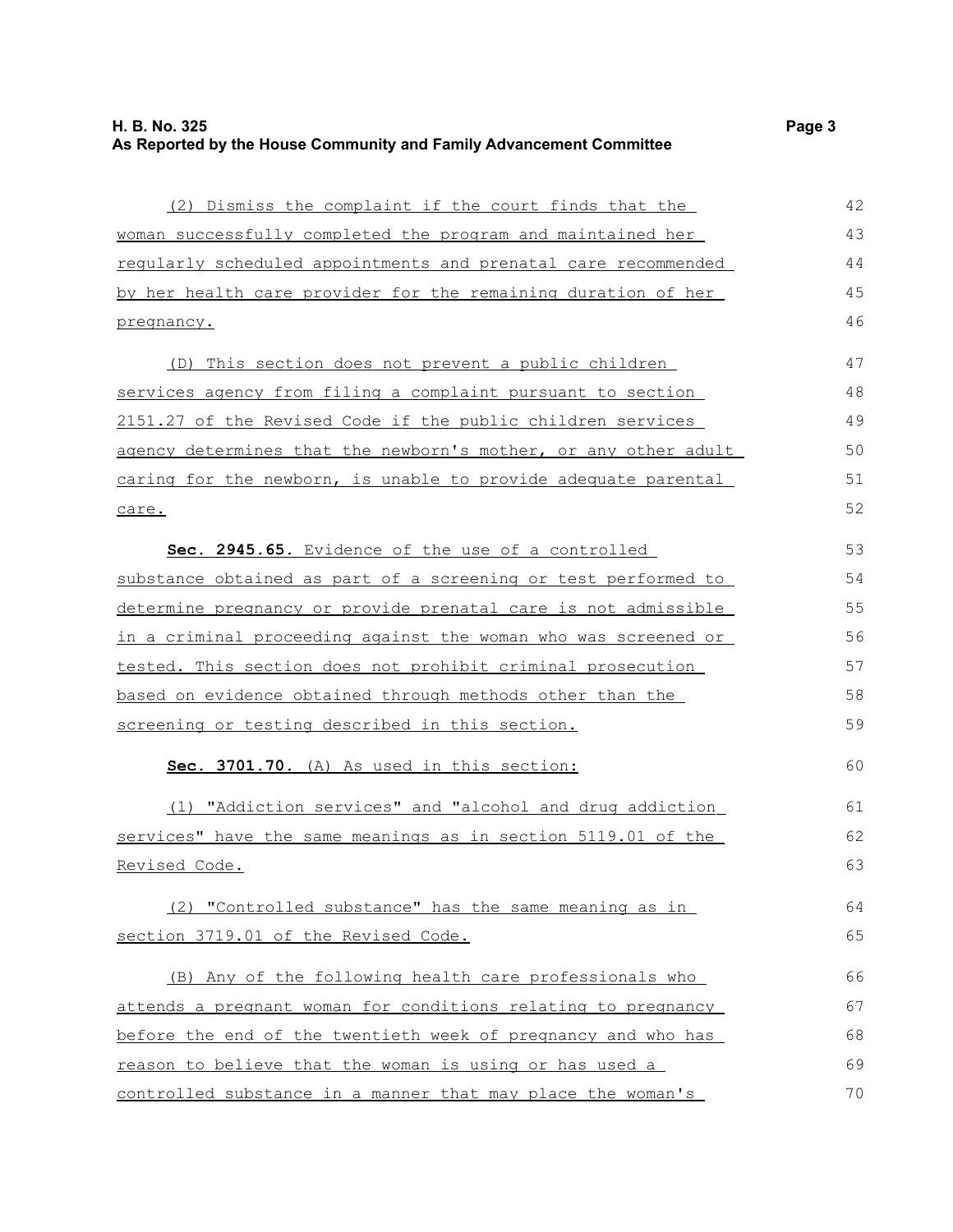fetus in jeopardy shall encourage the woman to enroll in a drug treatment program offered by a provider of addiction services or alcohol and drug addiction services: (1) Physicians authorized under Chapter 4731. of the Revised Code to practice medicine and surgery or osteopathic medicine and surgery; (2) Registered nurses and licensed practical nurses licensed under Chapter 4723. of the Revised Code; (3) Physician assistants licensed under Chapter 4730. of the Revised Code. (C) A health care professional is immune from civil liability and is not subject to criminal prosecution with regard to both of the following: (1) Failure to recognize that a pregnant woman has used or is using a controlled substance in a manner that may place the woman's fetus in jeopardy; (2) Any action taken in good faith compliance with this section. **Sec. 5119.17.** (A) The department of mental health and addiction services, in accordance with division (B) of this section, shall give priority to developing, and promptly shall develop, with available public and private resources a program that does all of the following: 71 72 73 74 75 76 77 78 79 80 81 82 83 84 85 86 87 88 89 90 91 92 93

(1) Provides a manner of identifying the aggregate number of pregnant women in this state who are addicted to a drug of abuse;

(2) Provides for an effective means of intervention to eliminate the addiction of pregnant women to drugs of abuse 97 98

94 95 96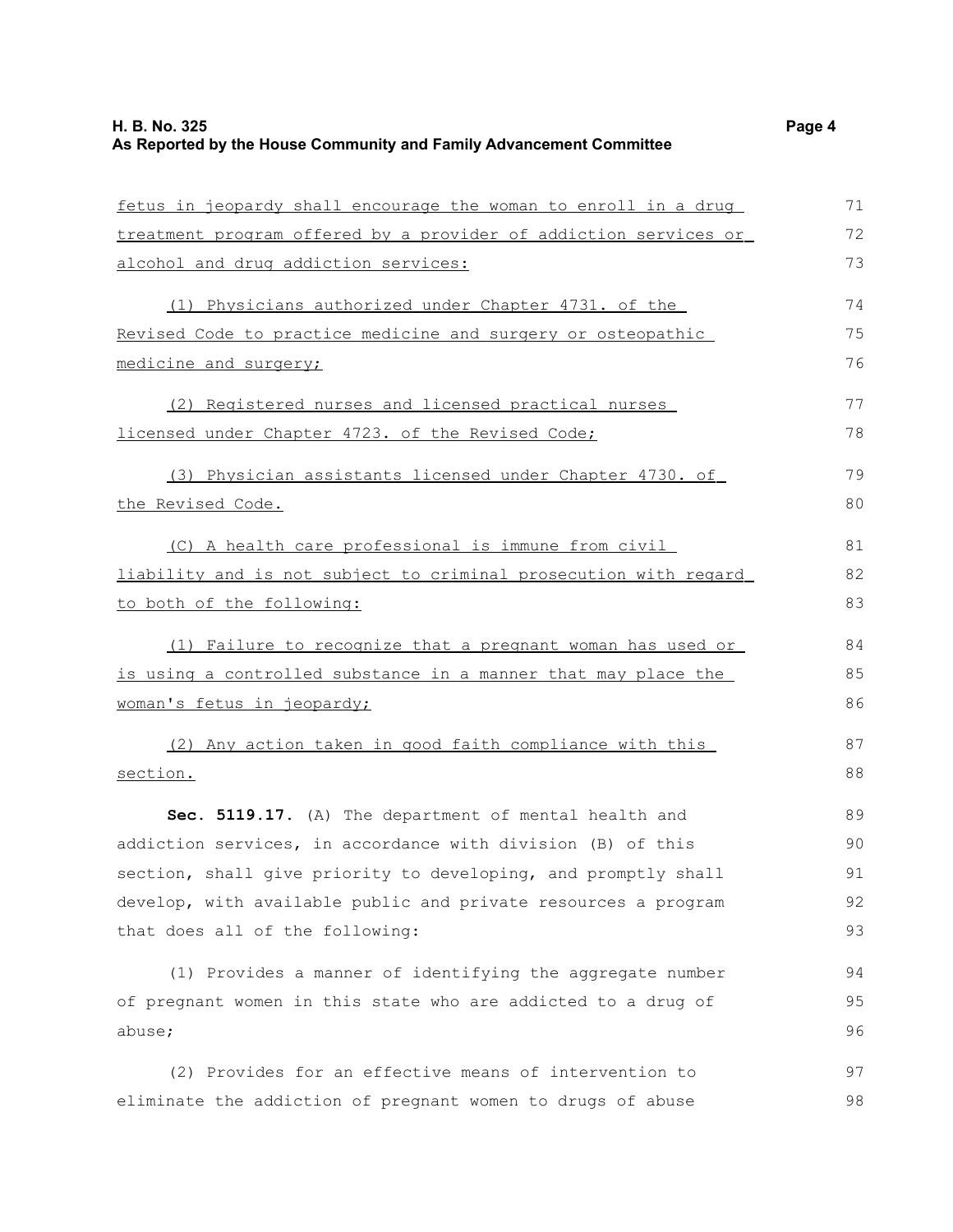prior to the birth of their children;

(3) Gives priority to the treatment of pregnant women addicted to drugs of abuse, including by requiring community addiction services providers that receive public funds to give priority to pregnant women referred for treatment; 100 101 102 103

 $(3)$  (4) Provides for the continued monitoring of women who were addicted to a drug of abuse during their pregnancies, after the birth of their children, and for the availability of treatment and rehabilitation for those women; 104 105 106 107

 $(4)$ (5) Provides a manner of determining the aggregate number of children who are born in this state to women who are addicted, at the time of birth, to a drug of abuse, and of children who are born in this state with an addiction to or a dependency on a drug of abuse; 108 109 110 111 112

 $(45)$ (6) Provides for the continued monitoring of children who are born in this state to women who are addicted, at the time of birth, to a drug of abuse, or who are born in this state with an addiction to or dependency on a drug of abuse, after their birth; 113 117

(6)(7) Provides for the treatment and rehabilitation of any child who is born to a woman who is addicted, at the time of birth, to a drug of abuse, and of any child who is born with an addiction to or dependency on a drug of abuse. 118 119 120 121

(B) In developing the program described in division (A) of this section, the department may obtain information from the department of health and the department of job and family services, and those departments shall cooperate with the department of mental health and addiction services in its development and implementation of the program. 122 123 124 125 126 127

99

114 115 116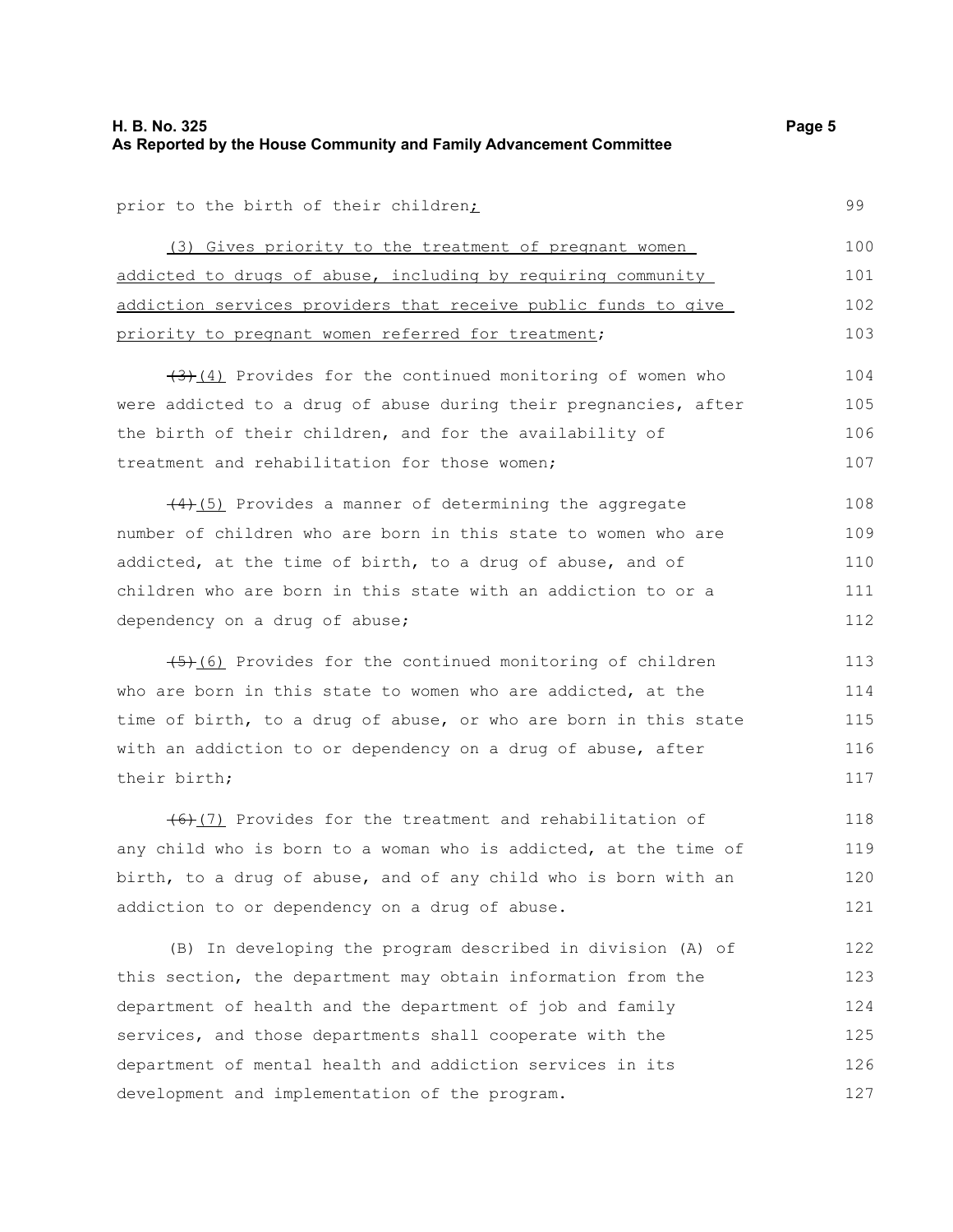| (C) Immediately upon its development of the program              | 128 |
|------------------------------------------------------------------|-----|
| described in division (A) of this section, the department shall  | 129 |
| implement the program.                                           | 130 |
| (D) Any record or information that is obtained or                | 131 |
| maintained by the department in connection with the program      | 132 |
| described in division (A) of this section and could enable the   | 133 |
| identification of any woman or child described in division (A)   | 134 |
| (1) or (4) of this section is not a public record subject to     | 135 |
| inspection or copying under section 149.43 of the Revised Code.  | 136 |
| (E) A community addiction services provider that receives        | 137 |
| public funds shall not refuse to treat a person solely because   | 138 |
| the person is pregnant if appropriate treatment is offered by    | 139 |
| the provider.                                                    | 140 |
| Sec. 5139.01. (A) As used in this chapter:                       | 141 |
| (1) "Commitment" means the transfer of the physical              | 142 |
| custody of a child or youth from the court to the department of  | 143 |
| youth services.                                                  | 144 |
| (2) "Permanent commitment" means a commitment that vests         | 145 |
| legal custody of a child in the department of youth services.    | 146 |
| (3) "Legal custody," insofar as it pertains to the status        | 147 |
| that is created when a child is permanently committed to the     | 148 |
| department of youth services, means a legal status in which the  | 149 |
| department has the following rights and responsibilities: the    | 150 |
| right to have physical possession of the child; the right and    | 151 |
| duty to train, protect, and control the child; the               | 152 |
| responsibility to provide the child with food, clothing,         | 153 |
| shelter, education, and medical care; and the right to determine | 154 |
| where and with whom the child shall live, subject to the minimum | 155 |
| periods of, or periods of, institutional care prescribed in      | 156 |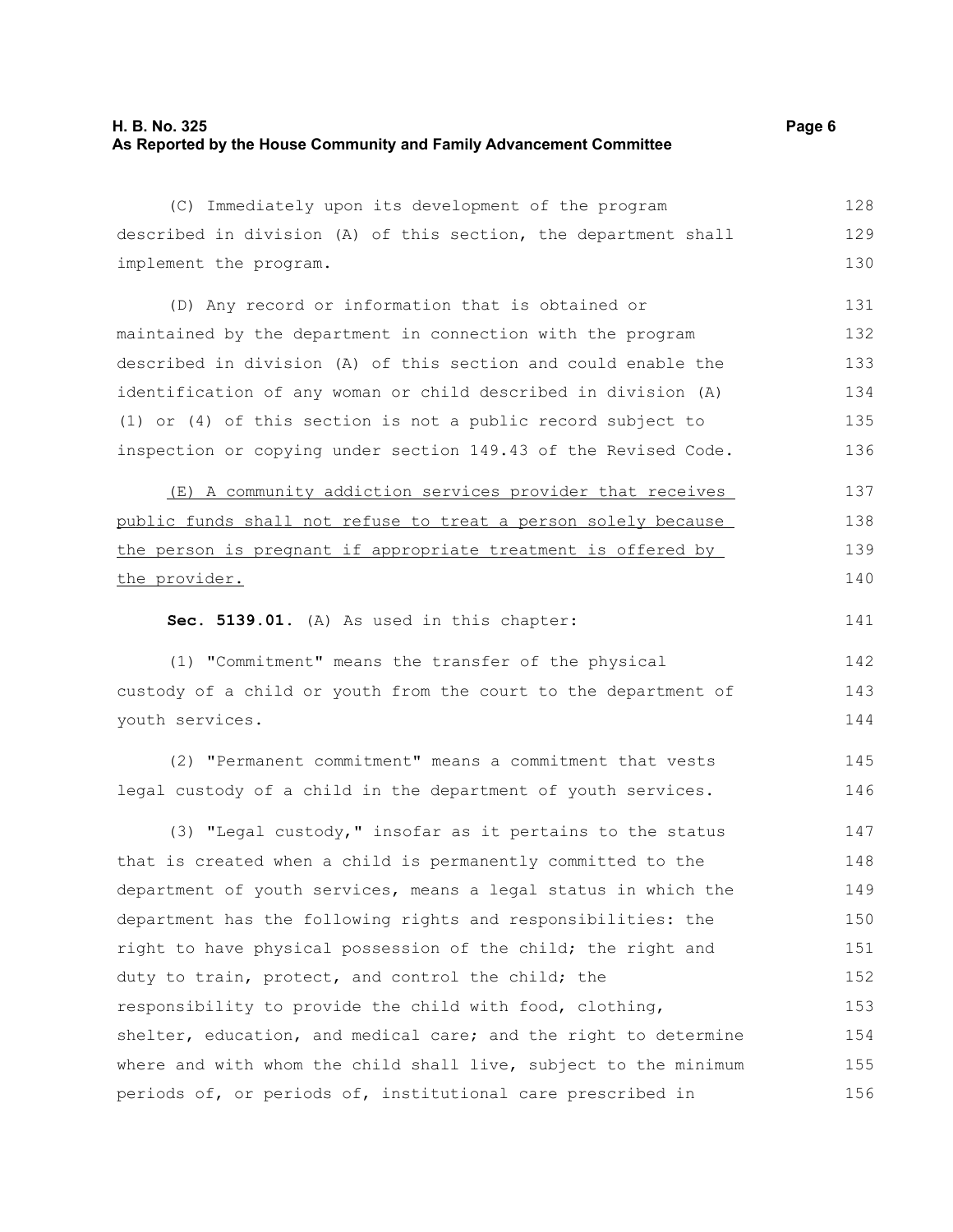### **H. B. No. 325 Page 7 As Reported by the House Community and Family Advancement Committee**

sections 2152.13 to 2152.18 of the Revised Code; provided, that these rights and responsibilities are exercised subject to the powers, rights, duties, and responsibilities of the guardian of the person of the child, and subject to any residual parental rights and responsibilities. 157 158 159 160 161

(4) Unless the context requires a different meaning, "institution" means a state facility that is created by the general assembly and that is under the management and control of the department of youth services or a private entity with which the department has contracted for the institutional care and custody of felony delinquents. 162 163 164 165 166 167

(5) "Full-time care" means care for twenty-four hours a day for over a period of at least two consecutive weeks. 168 169

(6) "Placement" means the conditional release of a child under the terms and conditions that are specified by the department of youth services. The department shall retain legal custody of a child released pursuant to division (C) of section 2152.22 of the Revised Code or division (C) of section 5139.06 of the Revised Code until the time that it discharges the child or until the legal custody is terminated as otherwise provided by law. 170 171 172 173 174 175 176 177

(7) "Home placement" means the placement of a child in the home of the child's parent or parents or in the home of the guardian of the child's person. 178 179 180

```
(8) "Discharge" means that the department of youth
services' legal custody of a child is terminated.
                                                                           181
                                                                           182
```
(9) "Release" means the termination of a child's stay in an institution and the subsequent period during which the child returns to the community under the terms and conditions of 183 184 185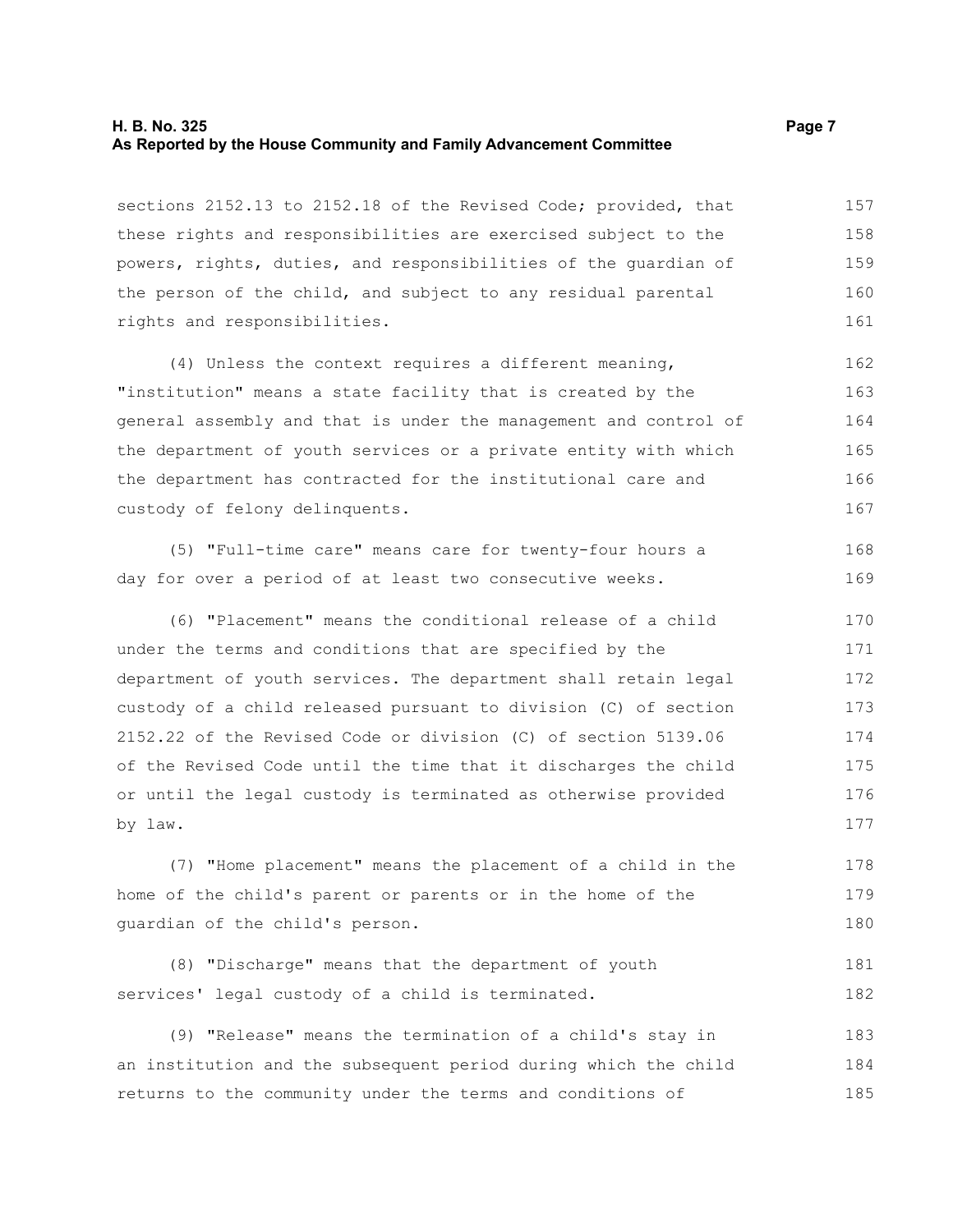213

| supervised release.                                              | 186 |
|------------------------------------------------------------------|-----|
| (10) "Delinquent child" has the same meaning as in section       | 187 |
| 2152.02 of the Revised Code.                                     | 188 |
| (11) "Felony delinquent" means any child who is at least         | 189 |
| ten years of age but less than eighteen years of age and who is  | 190 |
| adjudicated a delinquent child for having committed an act that  | 191 |
| if committed by an adult would be a felony. "Felony delinquent"  | 192 |
| includes any adult who is between the ages of eighteen and       | 193 |
| twenty-one and who is in the legal custody of the department of  | 194 |
| youth services for having committed an act that if committed by  | 195 |
| an adult would be a felony.                                      | 196 |
| (12) "Juvenile traffic offender" has the same meaning as         | 197 |
| in section 2152.02 of the Revised Code.                          | 198 |
| (13) "Public safety beds" means all of the following:            | 199 |
| (a) Felony delinquents who have been committed to the            | 200 |
| department of youth services for the commission of an act, other | 201 |
| than a violation of section 2911.01 or 2911.11 of the Revised    | 202 |
| Code, that is a category one offense or a category two offense   | 203 |
| and who are in the care and custody of an institution or have    | 204 |
| been diverted from care and custody in an institution and placed | 205 |
| in a community corrections facility;                             | 206 |
| (b) Felony delinquents who, while committed to the               | 207 |
| department of youth services and in the care and custody of an   | 208 |
| institution or a community corrections facility, are adjudicated | 209 |
| delinquent children for having committed in that institution or  | 210 |
| community corrections facility an act that if committed by an    | 211 |
| adult would be a misdemeanor or a felony;                        | 212 |
|                                                                  |     |

(c) Children who satisfy all of the following: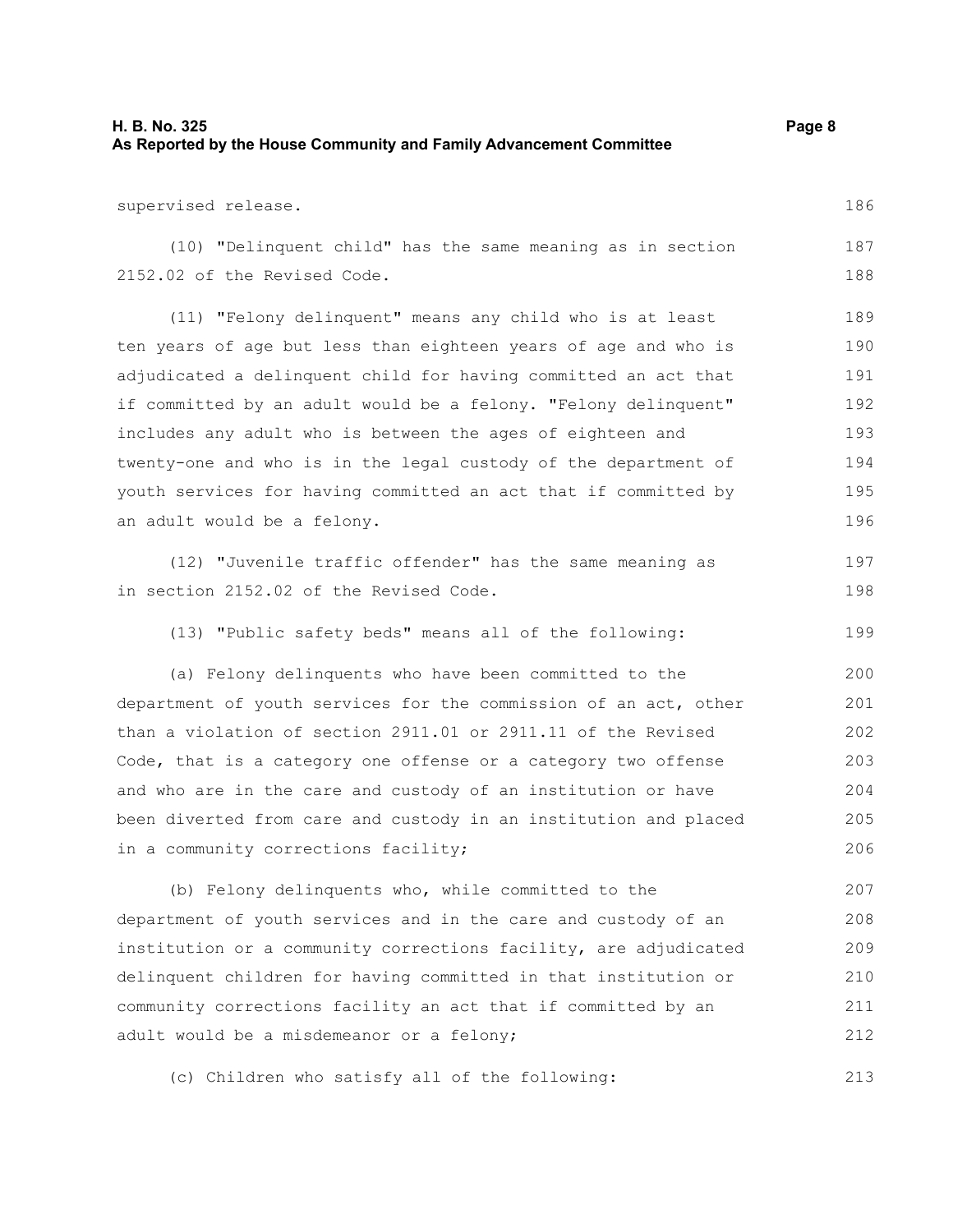### **H. B. No. 325 Page 9 As Reported by the House Community and Family Advancement Committee**

(i) They are at least ten years of age but less than eighteen years of age. 214 215

(ii) They are adjudicated delinquent children for having committed acts that if committed by an adult would be a felony. 216 217

(iii) They are committed to the department of youth services by the juvenile court of a county that has had onetenth of one per cent or less of the statewide adjudications for felony delinquents as averaged for the past four fiscal years. 218 219 220 221

(iv) They are in the care and custody of an institution or a community corrections facility. 222 223

(d) Felony delinquents who, while committed to the department of youth services and in the care and custody of an institution are serving disciplinary time for having committed an act described in division (A)(18)(a), (b), or (c) of this section, and who have been institutionalized or institutionalized in a secure facility for the minimum period of time specified in divisions (A)(1)(b) to (e) of section 2152.16 of the Revised Code. 224 225 226 227 228 229 230 231

(e) Felony delinquents who are subject to and serving a three-year period of commitment order imposed by a juvenile court pursuant to divisions (A) and (B) of section 2152.17 of the Revised Code for an act, other than a violation of section 2911.11 of the Revised Code, that would be a category one offense or category two offense if committed by an adult. 232 233 234 235 236 237

(f) Felony delinquents who are described in divisions (A) (13)(a) to (e) of this section, who have been granted a judicial release to court supervision under division (B) or (D) of section 2152.22 of the Revised Code or a judicial release to the department of youth services supervision under division (C) or 238 239 240 241 242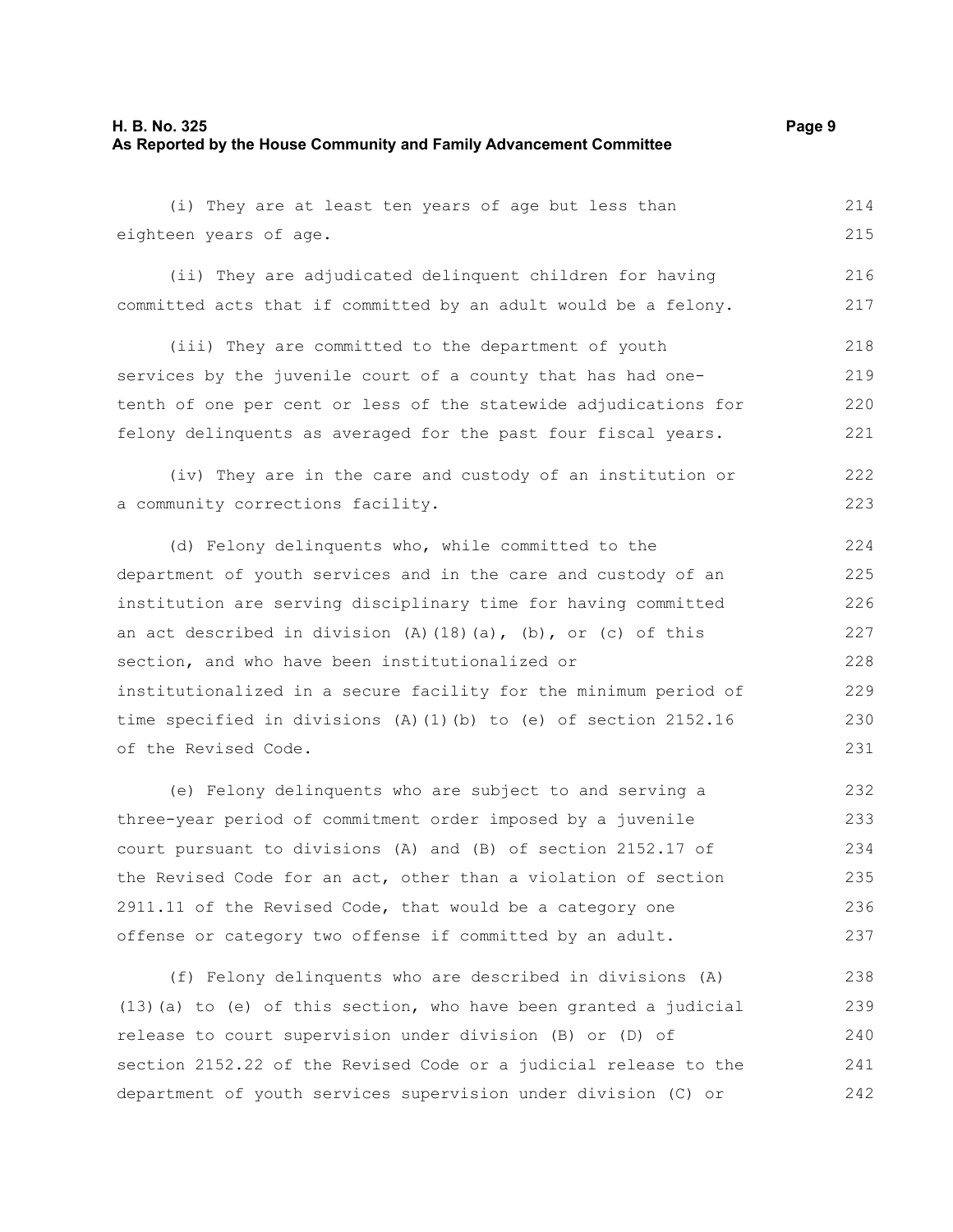### **H. B. No. 325 Page 10 As Reported by the House Community and Family Advancement Committee**

(D) of that section from the commitment to the department of youth services for the act described in divisions (A)(13)(a) to (e) of this section, who have violated the terms and conditions of that release, and who, pursuant to an order of the court of the county in which the particular felony delinquent was placed on release that is issued pursuant to division (E) of section 2152.22 of the Revised Code, have been returned to the department for institutionalization or institutionalization in a secure facility. 243 244 245 246 247 248 249 250 251

(g) Felony delinquents who have been committed to the custody of the department of youth services, who have been granted supervised release from the commitment pursuant to section 5139.51 of the Revised Code, who have violated the terms and conditions of that supervised release, and who, pursuant to an order of the court of the county in which the particular child was placed on supervised release issued pursuant to division (F) of section 5139.52 of the Revised Code, have had the supervised release revoked and have been returned to the department for institutionalization. A felony delinquent described in this division shall be a public safety bed only for the time during which the felony delinquent is institutionalized as a result of the revocation subsequent to the initial ninetyday period of institutionalization required by division (F) of section 5139.52 of the Revised Code. 252 253 254 255 256 257 258 259 260 261 262 263 264 265 266

(14) Unless the context requires a different meaning, "community corrections facility" means a county or multicounty rehabilitation center for felony delinquents who have been committed to the department of youth services and diverted from care and custody in an institution and placed in the rehabilitation center pursuant to division (E) of section 5139.36 of the Revised Code. 267 268 269 270 271 272 273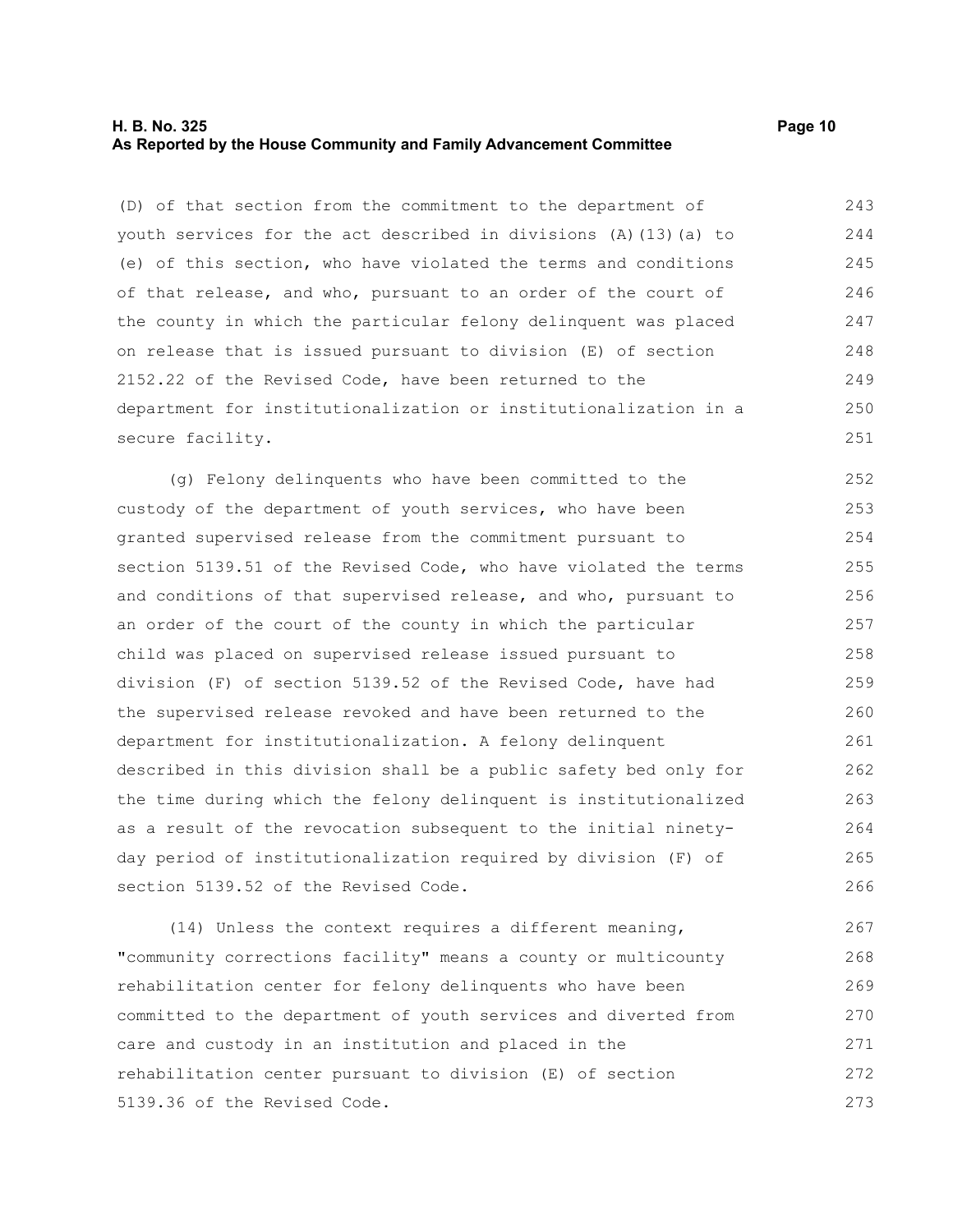### **H. B. No. 325 Page 11 As Reported by the House Community and Family Advancement Committee**

(15) "Secure facility" means any facility that is designed and operated to ensure that all of its entrances and exits are under the exclusive control of its staff and to ensure that, because of that exclusive control, no child who has been institutionalized in the facility may leave the facility without permission or supervision. 274 275 276 277 278 279

(16) "Community residential program" means a program that satisfies both of the following:

(a) It is housed in a building or other structure that has no associated major restraining construction, including, but not limited to, a security fence. 282 283 284

(b) It provides twenty-four-hour care, supervision, and programs for felony delinquents who are in residence. 285 286

(17) "Category one offense" and "category two offense" have the same meanings as in section  $2151.26 - 2152.02$  of the Revised Code. 287 288 289

(18) "Disciplinary time" means additional time that the department of youth services requires a felony delinquent to serve in an institution, that delays the felony delinquent's planned release, and that the department imposes upon the felony delinquent following the conduct of an internal due process hearing for having committed any of the following acts while committed to the department and in the care and custody of an institution: 290 291 292 293 294 295 296 297

```
(a) An act that if committed by an adult would be a
felony;
     (b) An act that if committed by an adult would be a
                                                                            298
                                                                            299
                                                                            300
```
misdemeanor;

280 281

301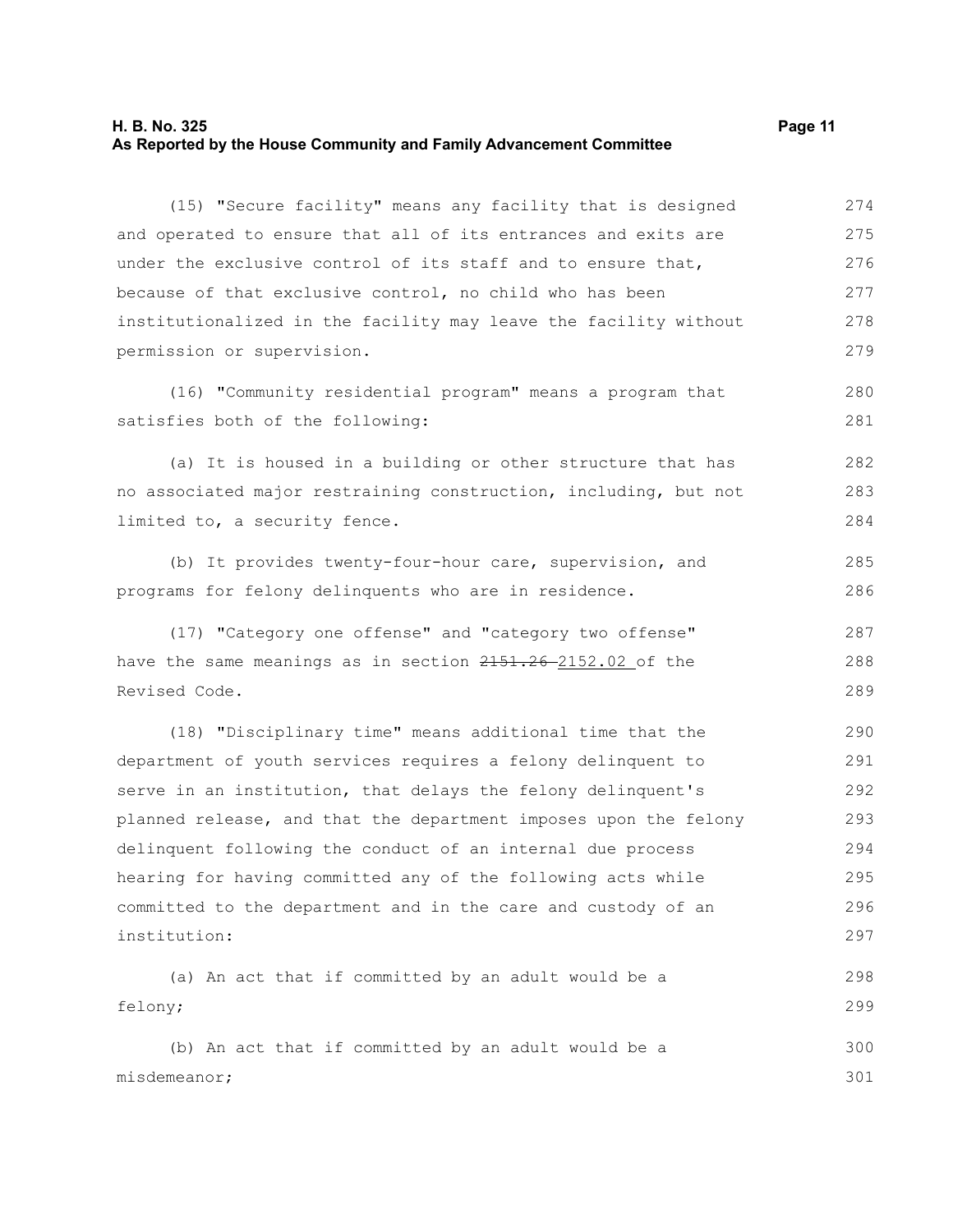(c) An act that is not described in division (A)(18)(a) or (b) of this section and that violates an institutional rule of conduct of the department. (19) "Unruly child" has the same meaning as in section 2151.022 of the Revised Code. (20) "Revocation" means the act of revoking a child's supervised release for a violation of a term or condition of the child's supervised release in accordance with section 5139.52 of the Revised Code. (21) "Release authority" means the release authority of the department of youth services that is established by section 5139.50 of the Revised Code. (22) "Supervised release" means the event of the release of a child under this chapter from an institution and the period after that release during which the child is supervised and assisted by an employee of the department of youth services under specific terms and conditions for reintegration of the child into the community. (23) "Victim" means the person identified in a police report, complaint, or information as the victim of an act that would have been a criminal offense if committed by an adult and that provided the basis for adjudication proceedings resulting 302 303 304 305 306 307 308 309 310 311 312 313 314 315 316 317 318 319 320 321 322 323

in a child's commitment to the legal custody of the department of youth services. 324 325

(24) "Victim's representative" means a member of the victim's family or another person whom the victim or another authorized person designates in writing, pursuant to section 5139.56 of the Revised Code, to represent the victim with respect to proceedings of the release authority of the 326 327 328 329 330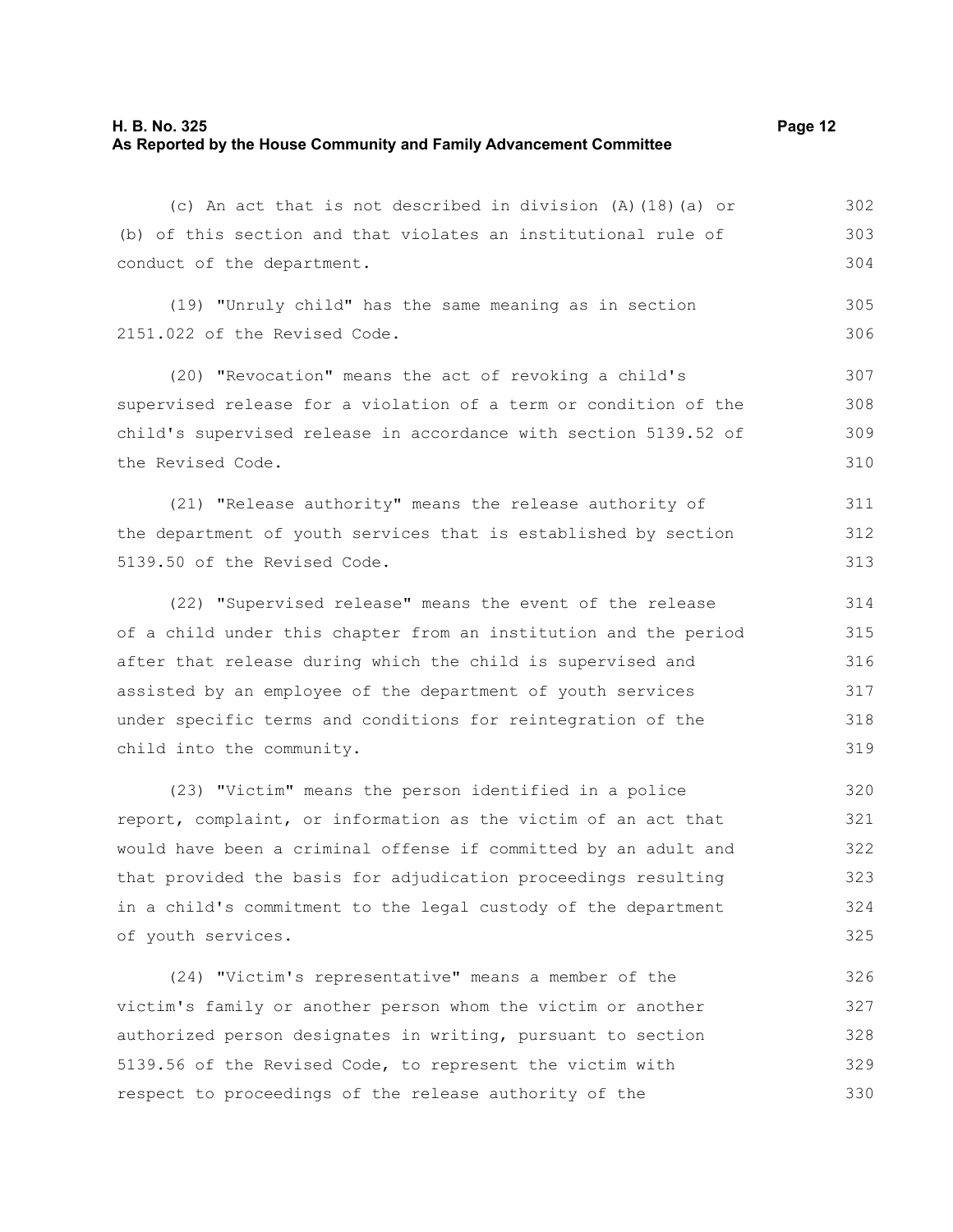department of youth services and with respect to other matters specified in that section. 331 332

(25) "Member of the victim's family" means a spouse, child, stepchild, sibling, parent, stepparent, grandparent, other relative, or legal guardian of a child but does not include a person charged with, convicted of, or adjudicated a delinquent child for committing a criminal or delinquent act against the victim or another criminal or delinquent act arising out of the same conduct, criminal or delinquent episode, or plan as the criminal or delinquent act committed against the victim. 333 334 335 336 337 338 339 340

(26) "Judicial release to court supervision" means a release of a child from institutional care or institutional care in a secure facility that is granted by a court pursuant to division (B) of section 2152.22 of the Revised Code during the period specified in that division or that is granted by a court to court supervision pursuant to division (D) of that section during the period specified in that division. 341 342 343 344 345 346 347

(27) "Judicial release to department of youth services supervision" means a release of a child from institutional care or institutional care in a secure facility that is granted by a court pursuant to division (C) of section 2152.22 of the Revised Code during the period specified in that division or that is granted to department supervision by a court pursuant to division (D) of that section during the period specified in that division. 348 349 350 351 352 353 354 355

(28) "Juvenile justice system" includes all of the functions of the juvenile courts, the department of youth services, any public or private agency whose purposes include the prevention of delinquency or the diversion, adjudication, detention, or rehabilitation of delinquent children, and any of 356 357 358 359 360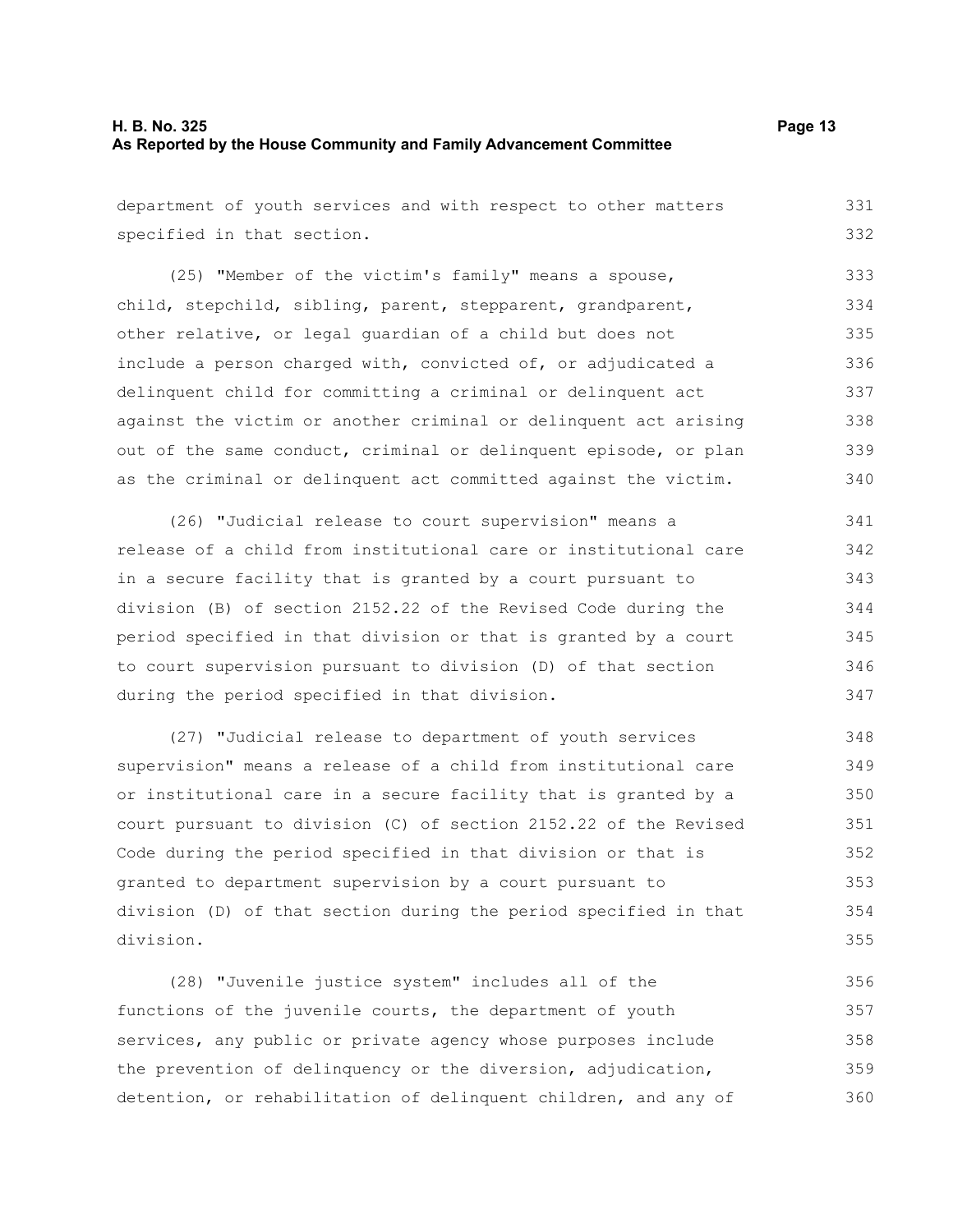| the functions of the criminal justice system that are applicable | 361 |
|------------------------------------------------------------------|-----|
| to children.                                                     | 362 |
| (29) "Metropolitan county criminal justice services              | 363 |
| agency" means an agency that is established pursuant to division | 364 |
| (A) of section 5502.64 of the Revised Code.                      | 365 |
| (30) "Administrative planning district" means a district         | 366 |
| that is established pursuant to division (A) or (B) of section   | 367 |
| 5502.66 of the Revised Code.                                     |     |
| (31) "Criminal justice coordinating council" means a             | 369 |
| criminal justice services agency that is established pursuant to | 370 |
| division (D) of section 5502.66 of the Revised Code.             | 371 |
| (32) "Comprehensive plan" means a document that                  | 372 |
| coordinates, evaluates, and otherwise assists, on an annual or   | 373 |
| multi-year basis, all of the functions of the juvenile justice   | 374 |
| systems of the state or a specified area of the state, that      | 375 |
| conforms to the priorities of the state with respect to juvenile | 376 |
| justice systems, and that conforms with the requirements of all  | 377 |
| federal criminal justice acts. These functions include, but are  | 378 |
| not limited to, all of the following:                            | 379 |
| (a) Delinquency;                                                 | 380 |
| (b) Identification, detection, apprehension, and detention       | 381 |
| of persons charged with delinquent acts;                         | 382 |
| (c) Assistance to crime victims or witnesses, except that        | 383 |
| the comprehensive plan does not include the functions of the     | 384 |
| attorney general pursuant to sections 109.91 and 109.92 of the   | 385 |
| Revised Code;                                                    | 386 |
| (d) Adjudication or diversion of persons charged with            | 387 |
| delinquent acts;                                                 | 388 |
|                                                                  |     |